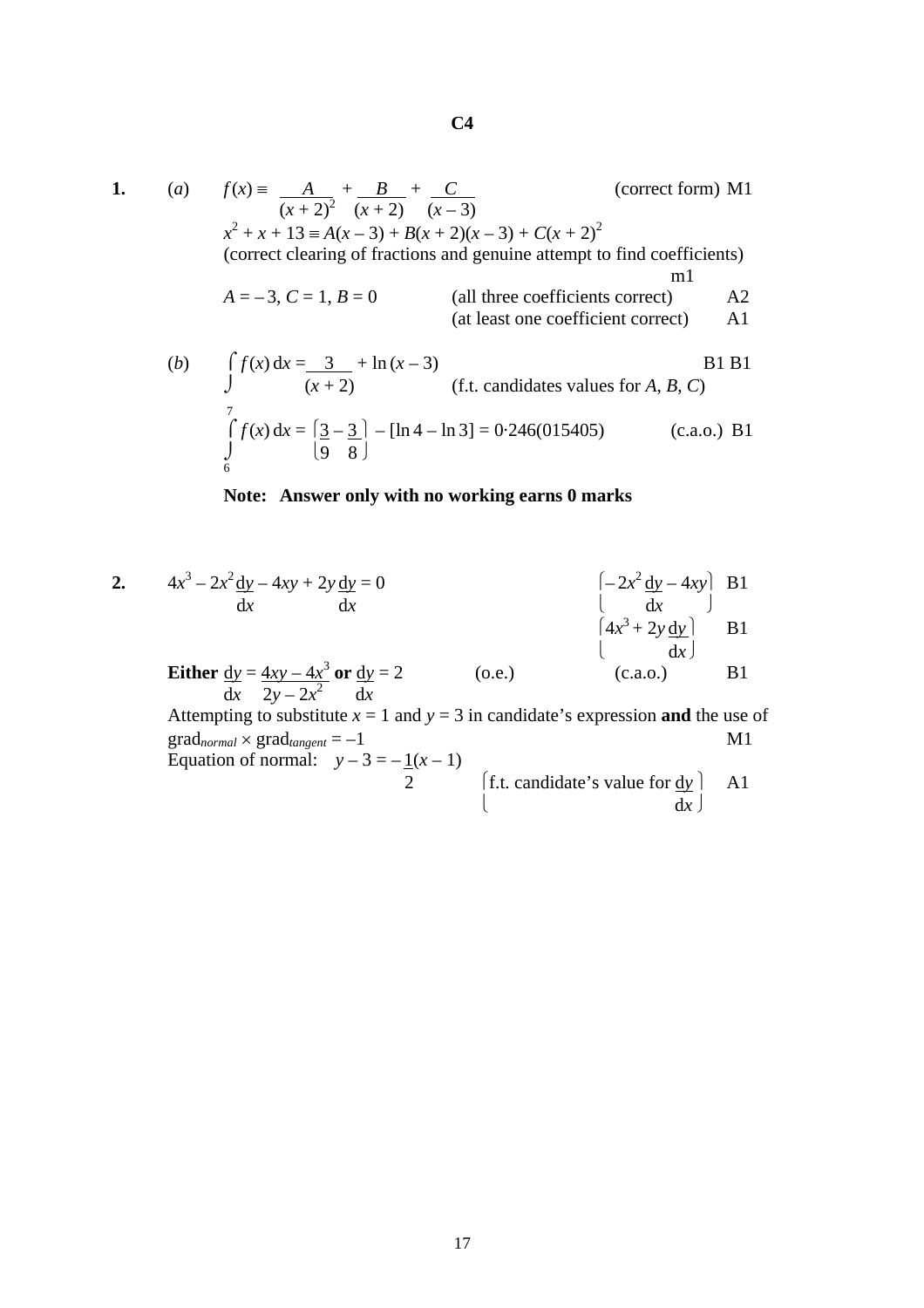**3.** (*a*)  $2 \tan x = 4 \tan x$  (correct use of formula for  $\tan 2x$ ) M1  $1 - \tan^2 x$  $\tan x = 0$  A1  $2 \tan^2 x - 1 = 0$  A1  $x = 0^\circ$ , 180° (both values) A1  $x = 35.26^{\circ}, 144.74^{\circ}$  (both values) A1 (*b*)  $R = 25$  B1 Expanding  $\cos(\theta - \alpha)$  and using either 25 cos  $\alpha = 7$ **or** 25 sin  $\alpha$  = 24 **or** tan  $\alpha$  = 24 to find  $\alpha$ 7 (f.t. candidate's value for *R*) M1  $\alpha = 73.74^{\circ}$  (c.a.o.) A1  $\cos(\theta - \alpha) = 16 = 0.64$  (f.t. candidate's value for *R*) B1 25  $\theta - \alpha = 50.21^{\circ}, -50.21^{\circ}$  (at least one value, f.t. candidate's value for *R*) B1  $\theta = 23.53^{\circ}, 123.95^{\circ}$  (c.a.o.) B1

**4.** (*a*) candidate's *x*-derivative  $=$  – 3 sin *t* candidate's *y*-derivative =  $4 \cos t$  (at least one term correct) B1  $dy =$  candidate's *y*-derivative M1 d*x* candidate's *x*-derivative  $dy = -4\cos t$  (o.e.) (c.a.o.) A1  $dx$   $3 \sin t$ 

At *P*, 
$$
y - 4 \sin p = -\frac{4 \cos p}{3 \sin p}
$$
 (6.e.)  
\n
$$
\frac{3 \sin p}{3 \sin p}
$$
 (f.t. candidate's expression for dy)  
\n
$$
(3 \sin p)y - 12 \sin^2 p = (-4 \cos p)x + 12 \cos^2 p
$$
  
\n
$$
(3 \sin p)y = (-4 \cos p)x + 12 \cos^2 p + 12 \sin^2 p
$$
  
\n
$$
(3 \sin p)y + (4 \cos p)x - 12 = 0
$$
 (convincing) A1  
\n(b) (i)  $A = (2\sqrt{3}, 0)$   
\n $B = (0, 8)$  B1

(ii) Correct use of Pythagoras Theorem to find *AB* M1  $AB = 2\sqrt{19}$  (convincing) A1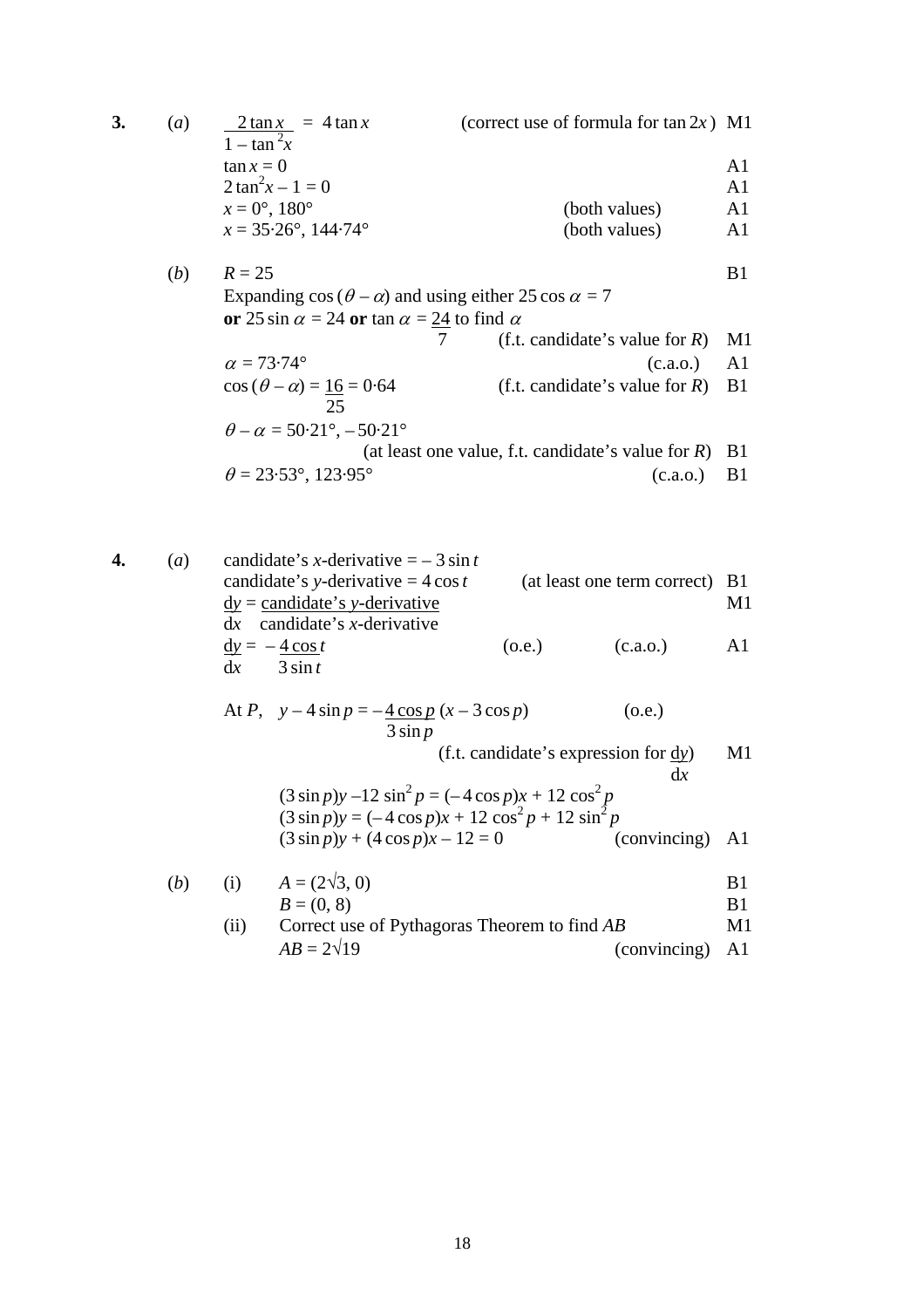**5.** (*a*)  $A(-3, 0), B(3, 0), C(0, 3)$ 

(b) (i)  
\nVolume = 
$$
\pi \int_{-3}^{3} (9 - x^2) dx
$$
  
\n(f.t candidate's x-coordinates for A, B) M1

$$
\int (9 - x^2) dx = 9x - \frac{x^3}{3}
$$
 B1

Volume = 
$$
36\pi
$$
 (c.a.o.) A1  
Note: Answer only with no working earns 0 marks

(ii) This is the volume of a sphere of radius 3 E1

6. 
$$
(1 + 2x)^{1/2} = 1 + (1/2) \times (2x) + (1/2) \times (1/2 - 1) \times (2x)^2 + \dots
$$
  
\n
$$
1 \times 2
$$
  
\n
$$
(-1 \text{ each incorrect term})
$$
 B2  
\n
$$
\frac{1}{(1 + 3x)^2} = 1 + (-2) \times (3x) + (-2) \times (-3) \times (3x)^2 + \dots
$$
  
\n
$$
1 \times 2
$$
  
\n
$$
(-1 \text{ each incorrect term})
$$
 B2

$$
4(1+2x)^{1/2} - \frac{1}{(1+3x)^2} = 3 + 10x - 29x^2 + \dots
$$
\n
$$
(-1 \text{ each incorrect term}) \qquad \text{B2}
$$

Expansion valid for  $|x| < 1/3$  B1

$$
\overline{B1}
$$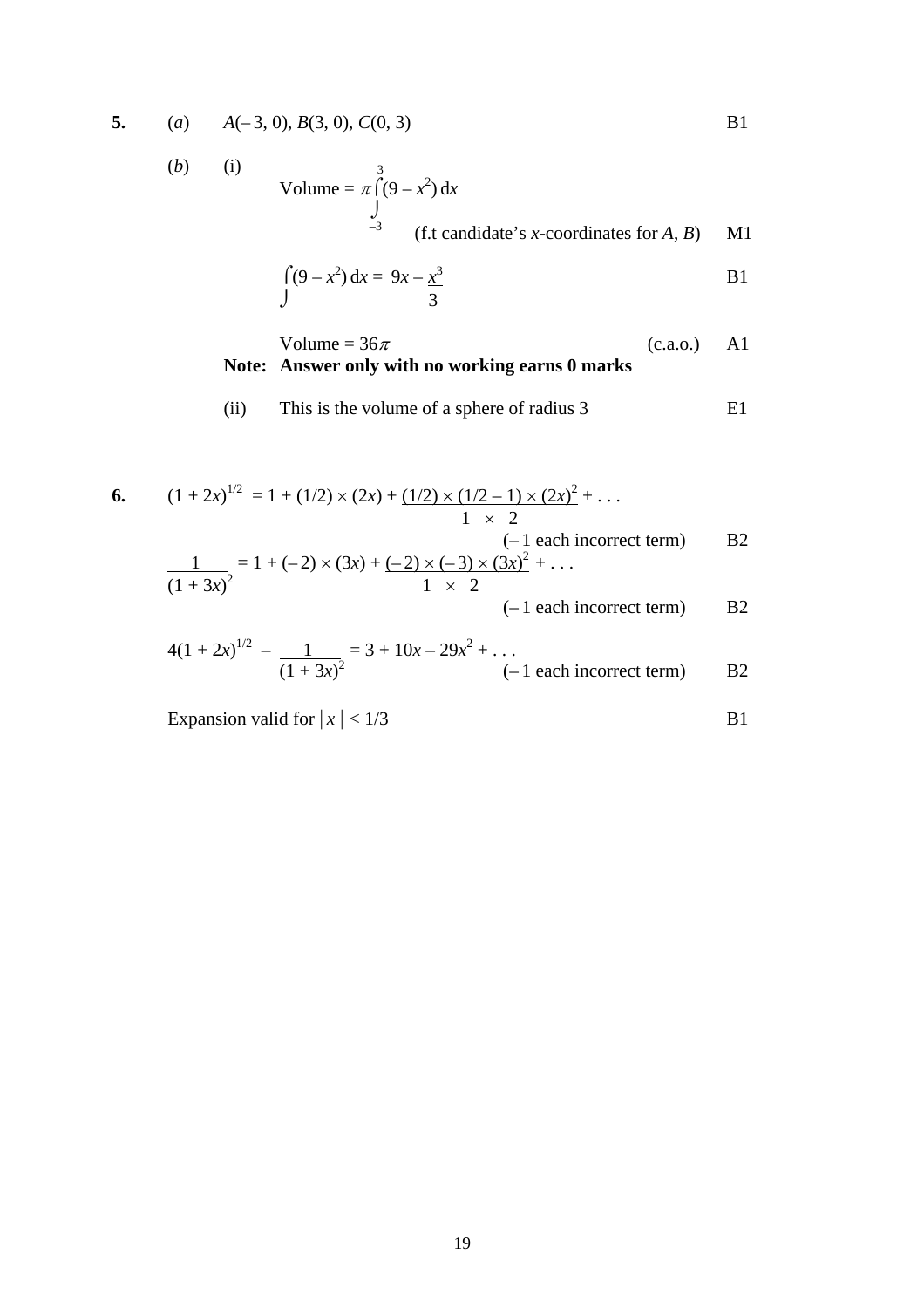7. (a) 
$$
\int x \sin 2x \, dx = x \times k \times \cos 2x - \int k \times \cos 2x \times g(x) \, dx
$$
  
\n $k = -1, g(x) = 1$   
\n
$$
\int x \sin 2x \, dx = -\frac{1}{2} \times x \times \cos 2x + \frac{1}{2} \times \sin 2x + c
$$
\n(c.a.o.) A1

(b) 
$$
\int \frac{x}{(5-x^2)^3} dx = \int \frac{k}{u^3} du
$$
   
 
$$
\int \frac{a}{u^3} du = -\frac{a}{2} u^{-2}
$$
 B1

$$
\int_{0}^{2} \frac{x}{(5-x^2)^3} dx = -\frac{k}{2} \left[ u^{-2} \right]_{5}^{1} \quad \text{or} \quad -\frac{k}{2} \left[ \frac{1}{(5-x^2)^2} \right]_{0}^{2}
$$

(f.t. candidate's value for 
$$
k
$$
,  $k = \pm \frac{1}{2}$  or  $\pm 2$ ) A1

$$
\int_{0}^{2} \frac{x}{(5 - x^2)^3} dx = \frac{6}{25}
$$
 (c.a.o.) A1

## **Note: Answer only with no working earns 0 marks**

8. (a) 
$$
\frac{dN}{dt} = kN
$$
 B1

(b) 
$$
\int_{N} \frac{dN}{J} = \int k dt
$$
 M1

$$
\ln N = kt + c
$$
 A1  
 
$$
N = e^{kt + c} = Ae^{kt}
$$
 A1  
(conving) A1

(c) (i) 
$$
100 = Ae^{2k}
$$
  
\n $160 = Ae^{12k}$  (both values) B1  
\nDividing to eliminate A  
\n $1.6 = e^{10k}$   
\n $k = 1$  ln 1.6 = 0.047  
\n $10$   
\n(ii)  $A = 91(.0283)$  (o.e.)  
\nB1

$$
(n) \tA = 91(\cdot0283)
$$
\t(0.8.)  
When  $t = 20$ ,  $N = 91(\cdot0283) \times e^{0.94}$ 

$$
N = 233
$$
 (f.t. candidate's derived value for A)   
  $N = 233$  (c a o)   
 A1

$$
N = 233
$$
 (c.a.o.) A1